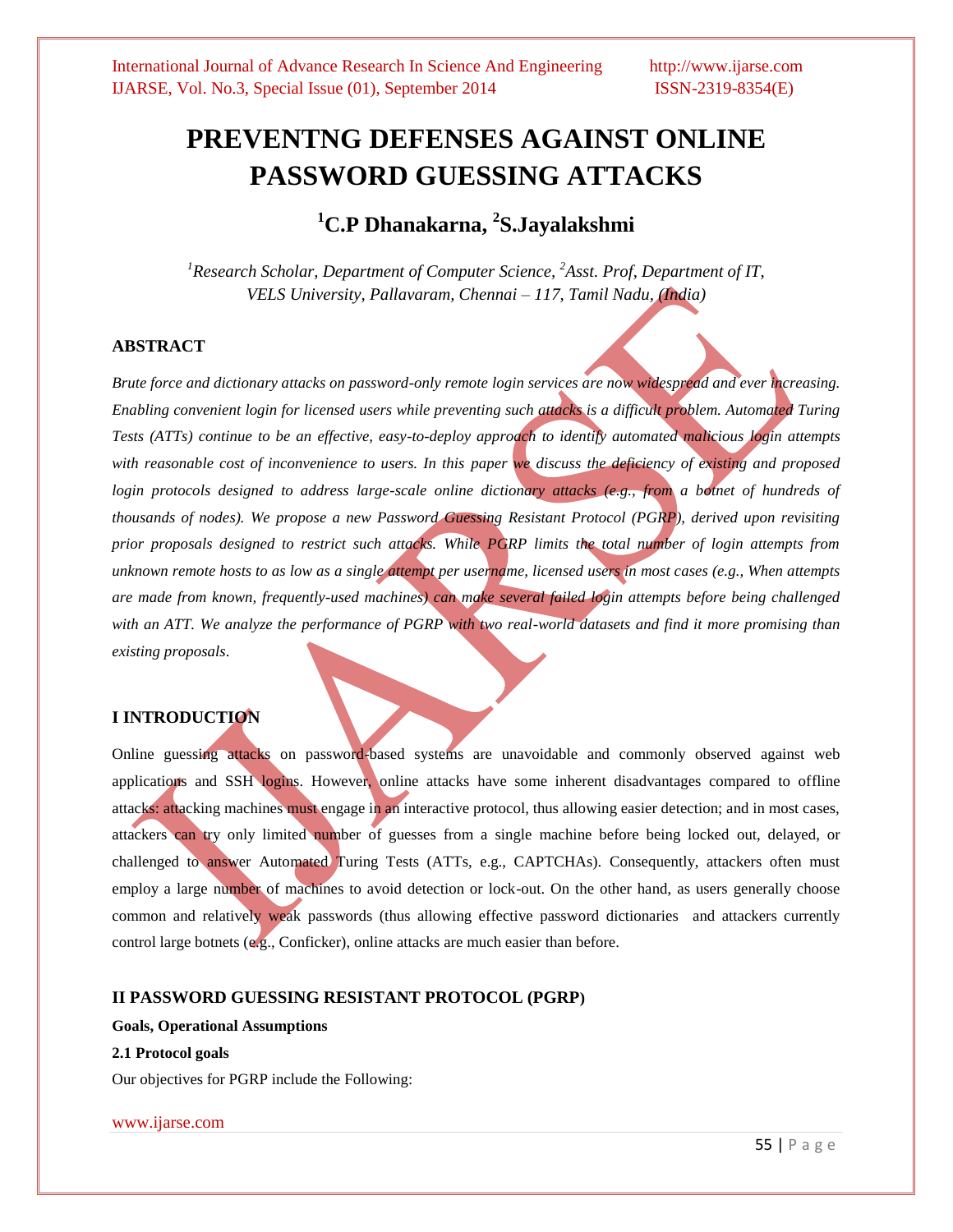# International Journal of Advance Research In Science And Engineering http://www.ijarse.com IJARSE, Vol. No.3, Special Issue (01), September 2014 ISSN-2319-8354(E)

1) The login protocol should make brute-force and dictionary attacks ineffective even for rival with access to large botnets (i.e., capable of launching the attack from many remote hosts).

2) The protocol should not have any significant impact on usability (user convenience). For example: for licensed users, any additional steps besides entering login credentials should be minimum. Increasing the security of the protocol must have minimum effect in decreasing the login usability.

3) The protocol should be easy to deploy and scalable, requiring minimum computational resources in terms of memory, processing time, and disk space.

# **2.2 Assumptions**

We assume that rival can solve a small percentage of ATTs, e.g., through automated programs, brute force mechanisms, and low paid workers (e.g., Amazon Mechanical Turk . Incidents of attackers using IP addresses of known machines and cookie theft for targeted password guessing are also assumed to be minimum. Traditional password-based authentication is not suitable for any untrusted environment (e.g., a key logger may record all keystrokes, including passwords in a system, and forward those to a remote attacker). We do not prevent existing such attacks in untrusted environments, and thus essentially assume any chiness that licensed users use for login are trustworthy. The data integrity of cookies must be protected (e.g., by a MAC using a key known only to the login server).

Our method of protection against online password-guessing attacks and related denial-of-service attacks, the owner and the users granted administrative privileges are referred to administrators. Only the owner registers with the application provider other user accounts are created by admin using a Web interface. Each user logs in with three credentials rather than the usual two: The application instance name, which is considered a secret shared by the users of the application instance. The instance name can be changed by the owner. A user ID, which is known only to the user and the administrators.

The user ID is chosen by the admin who creates the user account, and can be changed by an admin (by any administrator if the user has no administrative privileges, by the owner if the user is herself an admin). A password, known only to the user. After a certain number of consecutive bad guesses against a password, the user is locked out. Bad guesses are considered to be consecutive if there is no intervening successfully completed login to the user's account. All the consecutive bad guesses must be against the same password; counting starts over if the password is changed. A user who has been locked out was allowed to log in again once her password has been reset.

When the user changes her password, she is not allowed to select as the new password a password that has previously been used as a permanent or temporary password on her user account. This method provides protection against online guessing attacks and related denial-of-service attacks, including attacks by ex-users, and other security benefits.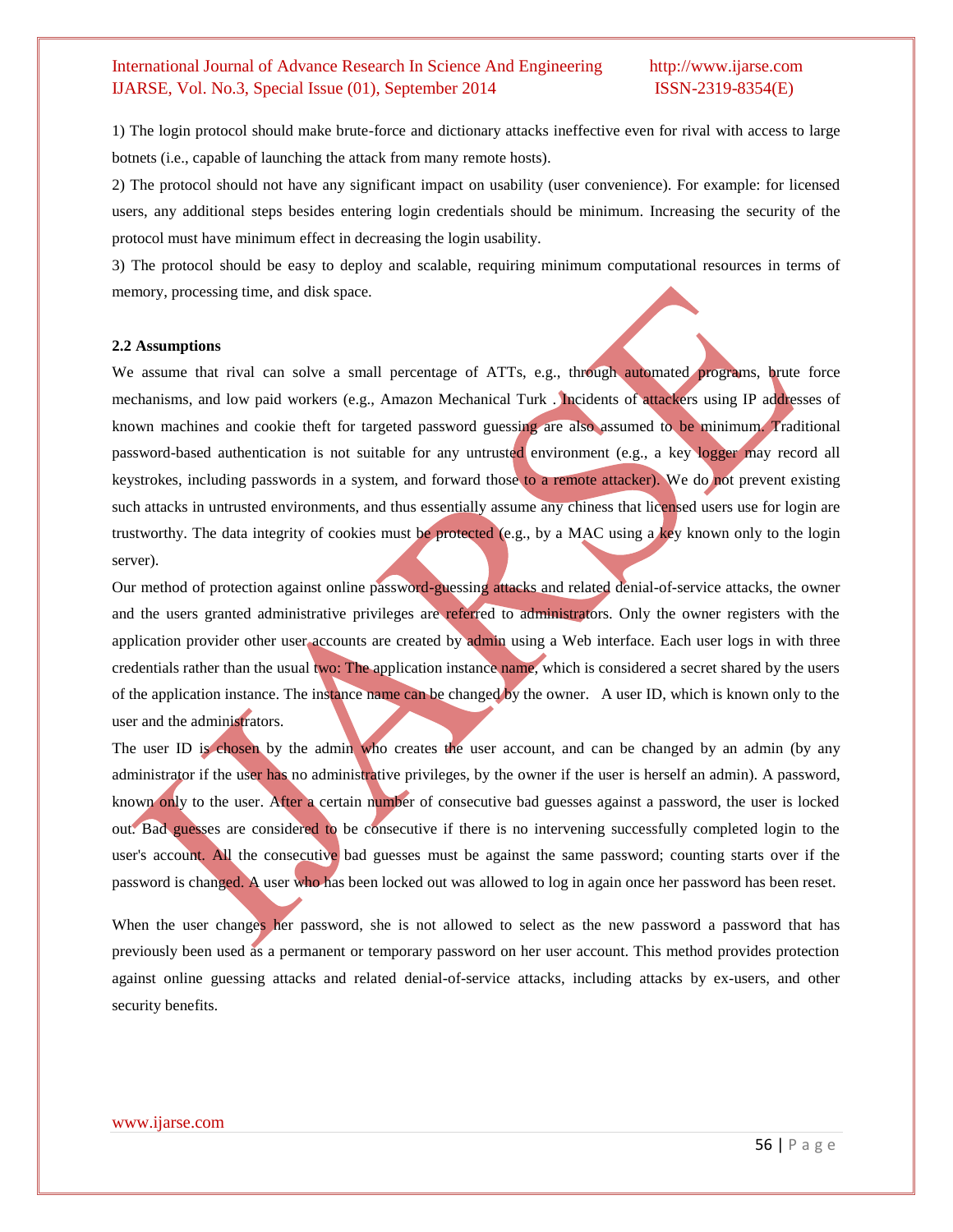# **III THE REMOTE NETWORK MONITORING (RMON)**

Remote Monitoring (RMON) is a standard monitoring specification that enables various network monitors and console systems to exchange network-monitoring data. RMON provides network administrators with more freedom in selecting network-monitoring probes and consoles with features that meet their particular networking needs. An RMON implementation typically operates in a client/server model. Monitoring devices (commonly called "probes" in this context) contain RMON software agents that collect information and analyze packets. These probes act as servers and the Network Management applications that communicate with them act as clients.

In our research work the Remote Monitoring is achieved by the use of Android Mobile device . Android Mobile device acts as remote. Others are clients.

### **Advantages:**

- The user ID is chosen by the admin who creates the user account, and can be changed by an admin.
- Hackers trying to attempt more time to lock the particular account.

## **3.1 Data Structure and Function Description**

PGRP maintains three data structures:

1) W: A list of fsource IP address, usernameg pairs such that for each pair, a successful login from the source IP address has been initiated for the username previously.

2) FT: Each entry in this table represents the number of failed login attempts for a valid username, UN. A maximum of failed login attempts are recorded. Accessing a non-existing index returns 0.

3) FS: Each entry in this table represents the number of failed login attempts for each pair of (srcIP, UN). Here, srcIP is the IP address for a host in W or a host with a valid cookie, and UN is a valid username attempted from srcIP. A maximum of k1 failed login attempts are recorded; crossing this threshold may mandate passing an ATT. An entry is set to 0 after a successful login attempt. Accessing a non-existing index returns 0. Each entry in W, FT, and FS has a "write-expiry" interval such that the entry is deleted when the given Period of time has lapsed since the last time the entry was inserted or modified. There are different ways to implement write-expiry intervals (e.g., hash belt. A simple approach is to store a timestamp of the insertion time with each entry such that the timestamp is updated whenever the entry is modified. At anytime the entry is accessed, if the delta between the access time and the entry timestamp is greater than the data structure write-expiry interval, the entry is deleted.

# **IV CONCLUDING**

Online password guessing attacks on password-only systems have been observed for decades. Present-day attackers targeting such systems were empowered by having control of thousand to million node botnets. PGRP appears suitable for organizations of both small and large number of user accounts.

The required system resources (e.g., memory space) are linearly proportional to the number of users in a system. PGRP can also be used with remote login services where cookies are not applicable (e.g., SSH and FTP).

# www.ijarse.com